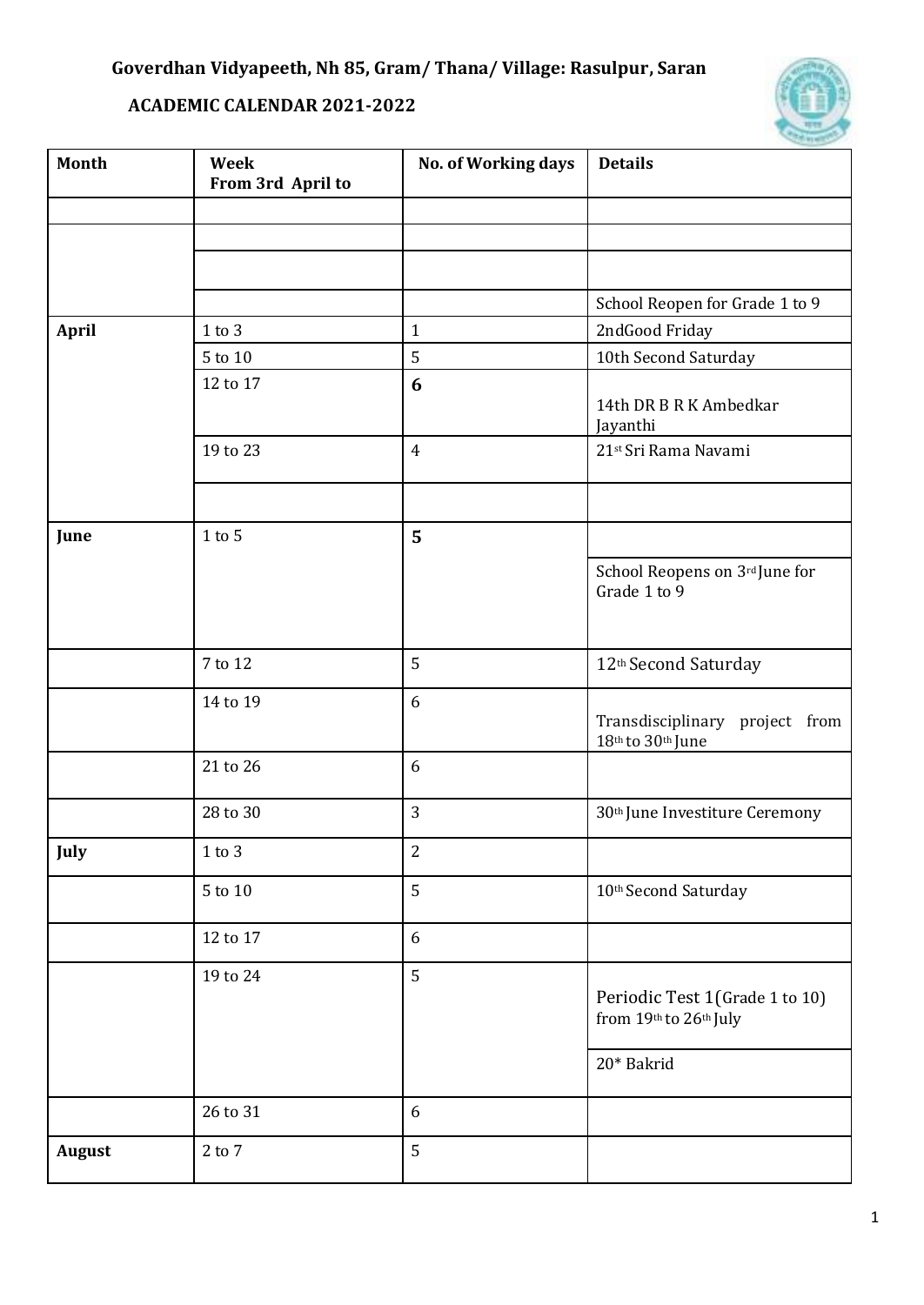|           | 9 to 14    | 6 | <b>Subject Enrichment Activities</b><br>from 4th to 20th August                                                    |
|-----------|------------|---|--------------------------------------------------------------------------------------------------------------------|
|           | 16 to 21   | 3 | 15th August Independence Day<br>19th* Moharram<br>20 <sup>th</sup> Varalakshmi Vratham<br>21 <sup>st</sup> Holiday |
|           | 23 to 28   | 6 |                                                                                                                    |
|           | 30 to 31   |   | 30 <sup>th</sup> KrishnaJanmasatami                                                                                |
| September | $1$ to $4$ | 4 |                                                                                                                    |
|           | 6 to 11    | 4 | 5 <sup>th</sup> Teachers Day<br>10 <sup>th</sup> Vinayaka Chavithi                                                 |

|                 |                |                  | 11 <sup>th</sup> Second Saturday                                              |
|-----------------|----------------|------------------|-------------------------------------------------------------------------------|
|                 | 13 to 18       | 6                |                                                                               |
|                 | 20 to 25       | 6                | SA1 [Gr 1 to 8]<br>Periodic Test 2 [Grade 9 to 10]<br>21st Sep to 4th October |
|                 | 27 to 30       | $\overline{4}$   |                                                                               |
| <b>October</b>  | $1$ to $2$     | $\mathbf{1}$     | 2 <sup>nd</sup> Gandhi Jayanthi                                               |
|                 | 4 to 9         | $\overline{2}$   |                                                                               |
|                 | 11 to 16       |                  | <sup>14</sup> - 16 <sup>th</sup> Dussehra Vacation                            |
|                 | 18 to 23       | 5                | 18th School Re opens<br>19th Milad un abhi                                    |
|                 |                |                  | 23th PTM [Grade PP to 10]                                                     |
|                 | 25 to 30       | 6                |                                                                               |
| <b>November</b> | $1$ to $6$     | $\overline{4}$   | 3rd Naraka Chaturdasi<br>4 <sup>th</sup> Diwali                               |
|                 |                |                  | Transdisciplinary project<br>from 3rd Nov to 20th Nov                         |
|                 | 8 to 13        | 5                | 13 <sup>th</sup> Second Saturday                                              |
|                 | 15 to 20       | 5                | 19th Gurunank Jayanthi                                                        |
|                 | 22 to 27       | 6                |                                                                               |
|                 | 29 to 30       | $\overline{2}$   |                                                                               |
| <b>December</b> | $1$ to $4\,$   | $\overline{4}$   | 4 <sup>th</sup> School Annual Day                                             |
|                 | 6 to 11        | 5                | 11 <sup>th</sup> Second Saturday                                              |
|                 | $13$ to $18\,$ | $\boldsymbol{6}$ | Periodic Test -3 [Grade1 to 9]                                                |